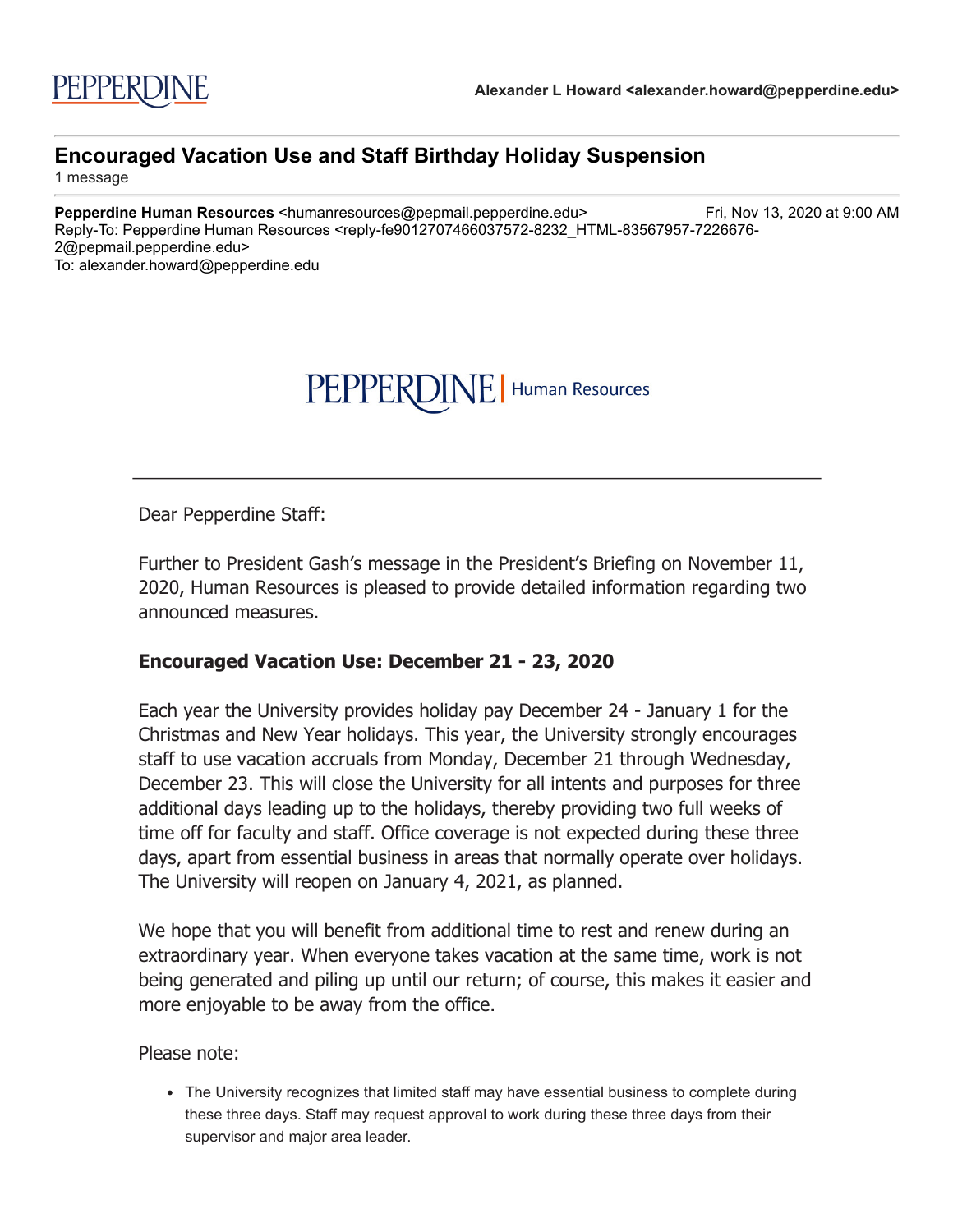- Staff who do not have enough vacation accruals to fully cover these three days have the following options:
	- Request approval from your supervisor to work.
	- Elect to take unpaid time during these three days.
	- Choose to accrue a negative vacation balance and be fully paid for these three days.
- Staff who do not accrue vacation time have the following options:
	- Request approval from your supervisor to work.
	- Elect to take unpaid time during these three days.

Floating holidays may be used December 21-23, 2020. Floating holidays remain unaffected and will continue to be administered as described in section 20.1 of the University Policy Manual.

This exception to allow employees who do not have sufficient vacation accrued for the period of time from December 21 through December 23, 2020, to, upon request, receive an advance on vacation to cover any portion of December 21, 22, and 23, 2020, for which the employee does not have sufficient vacation accruals or, in other words, to go "negative" during this time, is a one-time only exception to the University's vacation policy. No other vacation advances or "negative" balances will be permitted. This memorandum represents notice of the vacation policy addendum for December 21-23, 2020.

## **Staff Birthday Holiday Suspension: Calendar Year 2021**

The Staff Birthday Holiday will be suspended for calendar year 2021. Staff are still encouraged to use accrued vacation time on or around their birthdays.

With this anticipated one-year suspension, the University will benefit from approximately 800 days of productivity. Pepperdine is grateful for staff contributing one more day of productivity in 2021 toward our effort to strategically position our University for continued success, even during a global pandemic.

## **Additional Information**

Community members continue to ask how they can help others in need during this unprecedented time, and the donation of sick accruals is one way:

- Donors may give up to 40 hours of sick time in a calendar year, pursuant to [section 17.2](http://click.pepmail.pepperdine.edu/?qs=521927a7af31dfe01dbdf49fb921e7142175126b507ad51c6e3ce183054ddf10d8f53990e6c240ae4aab56c6f1e4b1c3b1bb9a54ad4c4dae) of the University Policy Manual, for colleagues on a family or medical leave.
- During the COVID-19 pandemic, employees may donate an additional 40 hours of sick time to a leave bank as described in the [Major Disaster Donated Sick Pay Policy](http://click.pepmail.pepperdine.edu/?qs=521927a7af31dfe0682baa011050a3354c26757bf9742e4303c752a8c9874c904430cbd420cd5095c37fd2753e8a92b7a34ba8b1ae095d70).